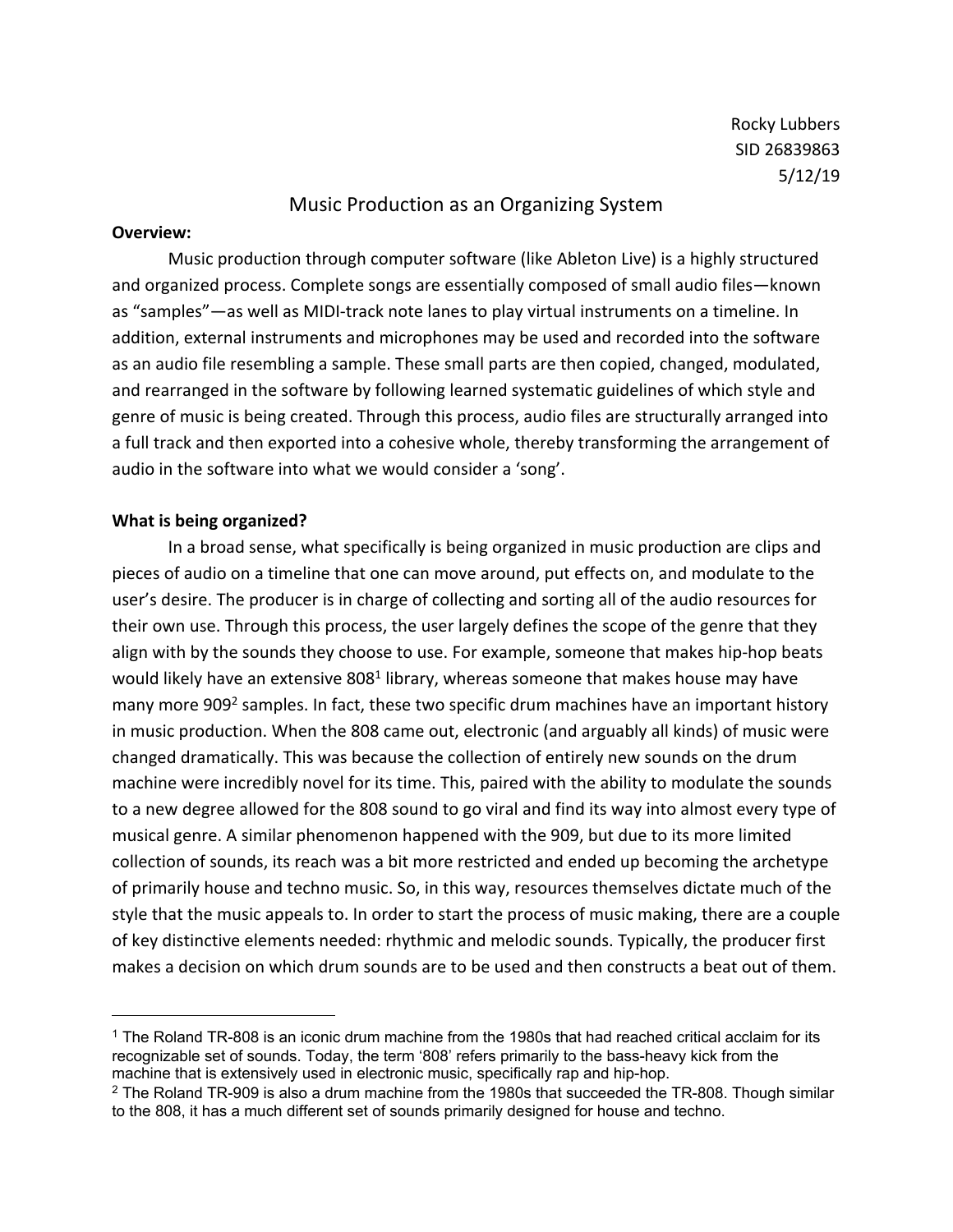The rhythmic elements are usually a set of samples that are structurally arranged in a certain way in the software to follow a specific beat. After a basic beat is created, the producer can start layering other sounds and melodies. The melodic elements are either external instruments or vocals that are recorded in and treated as samples, or virtual instruments that can be played by writing in the notes through MIDI. The MIDI instruments are most often virtual synthesizers that allow for high amounts of modulation and flexibility in creating specific timbres that go well with the style one's making. One thing to note is that when you have a MIDI note lane inside the software, the box with itself could be thought of as a specific piece of audio. In this way, MIDI information playing the specific instrument may be reduced down to a sample, a process known as 'bouncing out'. When the producer has laid out a simple beat and basic melodic structure, this overarching process of creation in the software is constantly repeated by replacing original samples, adding more instruments or complexity to the rhythms or melodies, and ultimately, just following their musical intuition.

# **Why is it being organized?**

The purpose of organizing the resources (samples) is to simply create a piece of music. Yet, making something meaningful out of just clips of audio is easier said than done. The user can't just throw a plethora of random sounds together and expect for it to turn into a cohesive whole. In order to begin, there are usually some conventions in the producer's mind about sound selection and arrangement that everyone in a specific genre starts with. Assuming that the sounds go well together and the user has some experience in this craft, the resources need to be systematically organized to create something meaningful. Note also that this is entirely subjective to what the producer 'thinks' sounds good and how the track should be arranged. It could be said that after a certain number of rhythmic arrangements and sounds are arranged and intertwined, a song starts to emerge out of the software. Music doesn't just appear out of thin air into our Spotify playlists or iTunes libraries—someone needs to arrange and create it. This is the motivation for why the resources are organized into specific ways, resulting in a product that is entirely different than just the set of sounds contained in the project file.

# **How much is it being organized?**

The sheer depth of organizing the resources is entirely up to the user, and depends on how complex or simple they want the final result to be. That being said, in my experience a 'standard' song would likely have around 20-30 different audio tracks all serving different functions. A typical song would usually be constructed of Drums, Bass, Guitar, Synths, Vocals, and FX (which are all composed of smaller parts and audio tracks). If you are a meticulous producer and like to modulate many things at once and have a wide range of sounds inside of the song, this is where programs like Ableton allow for almost complete creative freedom. Over a continual process of updating the software to meet the producers' needs, it has now become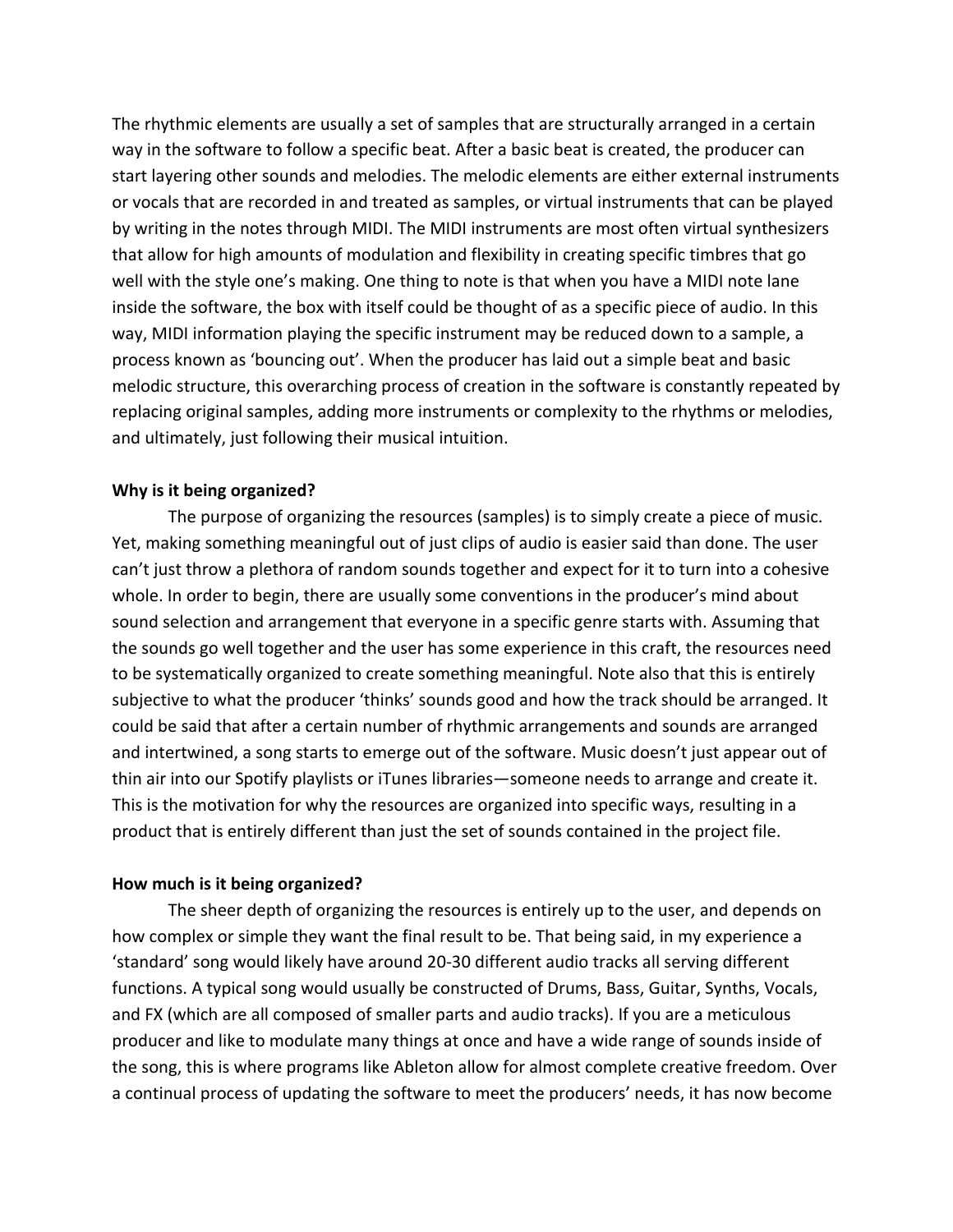so expansive that the possibilities are essentially limitless in music creation on a personal computer and you do not need thousands of dollars worth of studio gear to create a track. Compare this to Garageband—the 'easy' music making software—which sacrifices complexity for ease of use. It is much more approachable because you can simply drag and drop pre-made audio loops to create a song and don't have to worry about all the modulations and effects that go on top of them, which can be intimidating for new users. Making music is a continual process that is never really 'finished', which allows the user to keep coming back to the old projects and fix or change aspects until they are satisfied with it. This process can take hours up to months or years to finalize a track.

# **How or by whom is it being organized?**

It is being organized by a person using the software that collects audio samples and blends/arranges them into a new idea. The way in which a user organizes a song can be much different from another user for many reasons (knowledge of the software, workflow, and tricks learned along the way). Because there are so many ways to go about it, there is no right or wrong technique for organization if it gets the job done and creates something meaningful as a whole. Typically, however, the process follows some logic that goes something as follows: Individual tracks  $\rightarrow$  Grouped Tracks  $\rightarrow$  Automations/Effects on individual tracks and groups  $\rightarrow$ Send/Returns  $\rightarrow$  Final Mixdown  $\rightarrow$  Export. See Figure 1 below.



# Figure 1